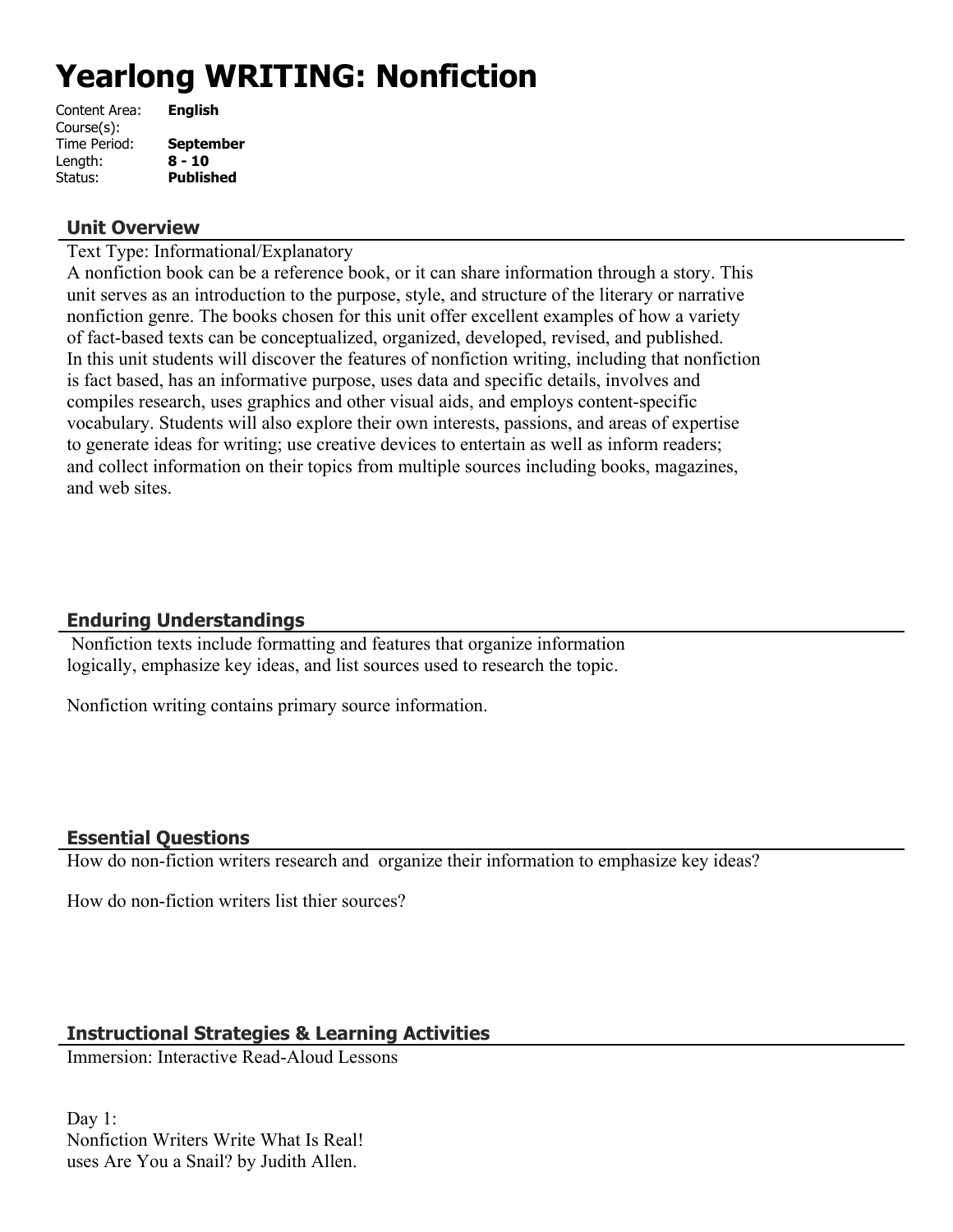Rationale: Preview all the new books to get students excited about what they will read and learn and introduce them to some of the distinguishing characteristics of nonfiction writing. Students will listen to Are You a Snail? by Judith Allen to explore how one author examines her subject deeply. Common Core State Standards: W.3.2, W.3.4, W.3.5, W.3.7, W.3.8, W.3.10, SL.3.1, SL.3.2, SL.3.3, SL.3.4, SL.3.6, L.3.1, L.3.2, L.3.3, L.3.4, L.3.5, L.3.6

Day 2:

Illustrations That Inform

uses Red-Eyed Tree Frog by Joy Cowley and The Beetle Alphabet Book by Jerry Pallotta.

Rationale: Read Red-Eyed Tree Frog and selections from The Beetle Alphabet Book to examine with students how visuals such as photographs, realistic drawings, and diagrams help convey ideas and information clearly. Students will explain how a variety of visual aids help readers get a deeper understanding of the topic presented.

Common Core State Standards: W.3.2, W.3.4, W.3.5, W.3.7, W.3.8, W.3.10, SL.3.1, SL.3.2, SL.3.3, SL.3.4, SL.3.5, SL.3.6, L.3.1, L.3.2, L.3.3, L.3.4, L.3.5, L.3.6

#### Day 3:

Precise Language & Vocabulary

uses How Big Were the Dinosaurs? by Bernard Most and The Beetle Alphabet Book by Jerry Pallotta.

Rationale: Read How Big Were the Dinosaurs? by Bernard Most and refer to pages of The Beetle Alphabet Book by Jerry Pallotta. Students will examine how writers use precise language and domain-specific vocabulary for the purpose of educating their audience.

Common Core State Standards: W.3.2, W.3.4, W.3.5, W.3.7, W.3.8, W.3.10, SL.3.1, SL.3.2, SL.3.3, SL.3.4, SL.3.6, L.3.1, L.3.2, L.3.3, L.3.4, L.3.5, L.3.6

Day 4:

Nonfiction Writers Tell Stories

uses Tigress by Nick Dowson.

Rationale: Read Tigress by Nick Dowson to show how nonfiction writers may provide factual information using a narrative or story structure. Students will observe how sensory and descriptive details are used to engage readers and bring a subject to life.

Common Core State Standards: W.3.1, W.3.2, W.3.4, W.3.5, W.3.7, W.3.8, W.3.10, SL.3.1, SL.3.2, SL.3.3, SL.3.4, SL.3.5, SL.3.6, L.3.1, L.3.2, L.3.3, L.3.4, L.3.5, L.3.6

Day 5

Organizational Features of Nonfiction

uses Dinosaur by Sarah Walker and Samantha Gray.

Rationale: Use Dinosaur by Sarah Walker and Samantha Gray as an example of a nonfiction reference text. Students will examine the reference function of much nonfiction writing and the features found in this type of informative text.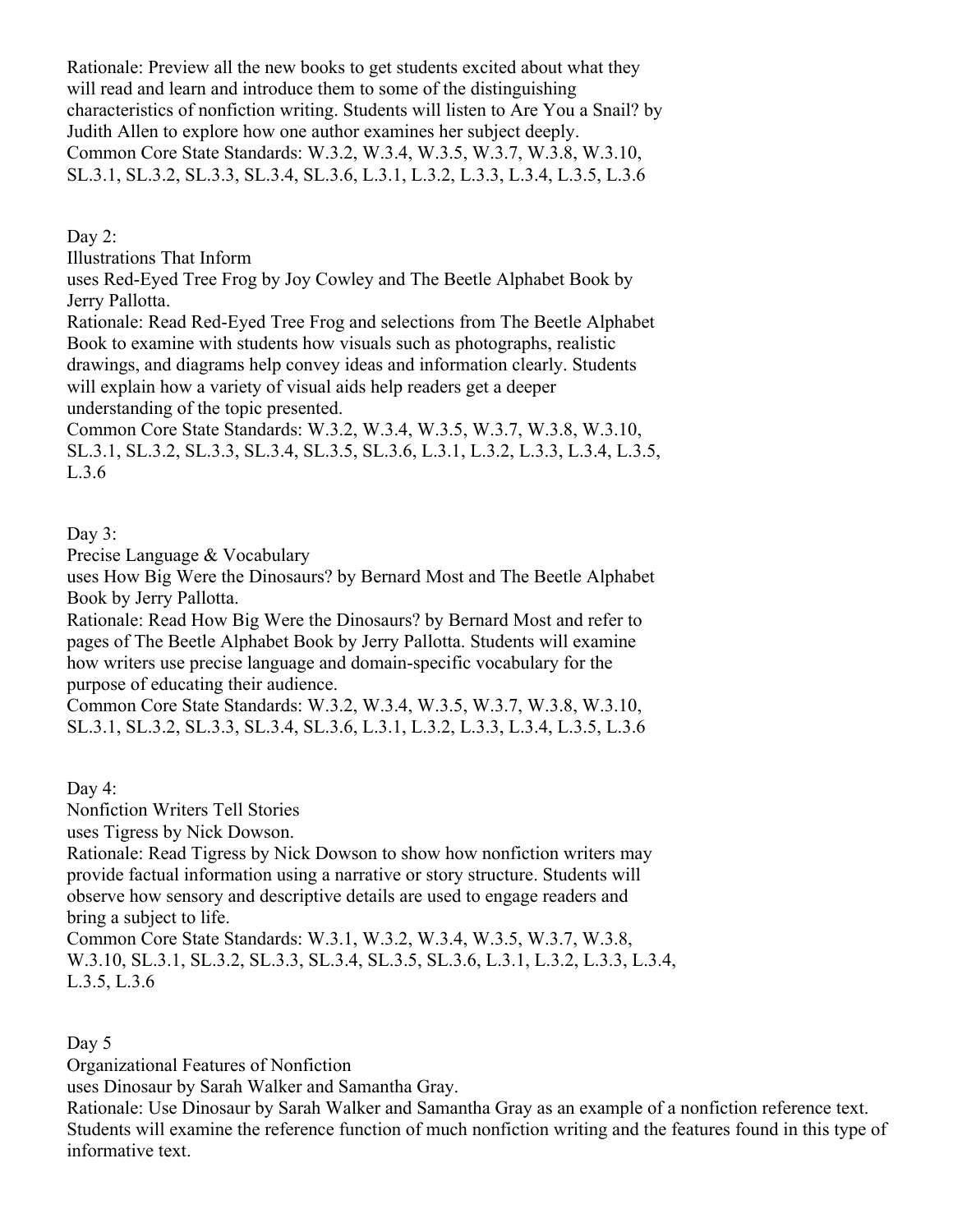Common Core State Standards: W.3.2, W.3.4, W.3.5, W.3.7, W.3.8, W.3.10, SL.3.1, SL.3.2, SL.3.3, SL.3.4, SL.3.6,

L.3.1, L.3.2, L.3.3, L.3.4, L.3.5, L.3.6

Mini-Lessons

Generating Ideas I: Nonfiction Writers Wonder About Their World

uses The Honey Makers by Gail Gibbons.

Rationale: Nonfiction writers wonder about the world and use their own questions as inspiration for writing. Students will ask questions about topics and subjects that pique their curiosity and make them wonder. Common Core State Standards: W.3.2, W.3.4, W.3.5, W.3.7, W.3.8, W.3.10, SL.3.1, SL.3.2, SL.3.3, SL.3.4, SL.3.5,

SL.3.6, L.3.1, L.3.2, L.3.3, L.3.4, L.3.6

Generating Ideas II: Nonfiction Writers Write Their Passions

uses Into the Sea by Brenda Guiberson.

Rationale: Nonfiction writers, like all writers, write what they know and what they love. Students will explore how

the writers they read exhibit passion for their subjects and explore their own passions through writing. Common Core State Standards: W.3.2, W.3.4, W.3.5, W.3.7, W.3.8, W.3.10, SL.3.1, SL.3.2, SL.3.3, SL.3.4, SL.3.5,

SL.3.6, L.3.1, L.3.2, L.3.3, L.3.4, L.3.6

Generating Ideas III: Nature & Living Things

uses Bat Loves the Night by Nicola Davies.

Rationale: Nonfiction writers are often experts in subjects having to do with science and the natural world, having

studied it formally or done extensive research. Students will use their knowledge and curiosity of nature and living

things to generate ideas for writing.

Common Core State Standards: W.3.1, W.3.2, W.3.4, W.3.5, W.3.7, W.3.8, W.3.10, SL.3.1, SL.3.2, SL.3.3, SL.3.4,

SL.3.5, SL.3.6, L.3.1, L.3.2, L.3.3, L.3.4, L.3.6

Generating Ideas IV: Write What You Find Fascinating

uses Tigress by Nick Dowson.

Rationale: Nonfiction writers choose topics they personally find fascinating and interesting. Students will identify

what fascinates them as learners in order to engage in purposeful, informative writing.

Common Core State Standards: W.3.1, W.3.2, W.3.3, W.3.4, W.3.5, W.3.7, W.3.8, W.3.10, SL.3.1, SL.3.2, SL.3.3,

SL.3.4, SL.3.5, SL.3.6, L.3.1, L.3.2, L.3.3, L.3.4, L.3.6

Generating Ideas V: Writing Literary Nonfiction

uses Are You a Snail? by Judy Allen.

Rationale: Literary nonfiction writers choose to convey their factual information in creative ways (e.g., by creating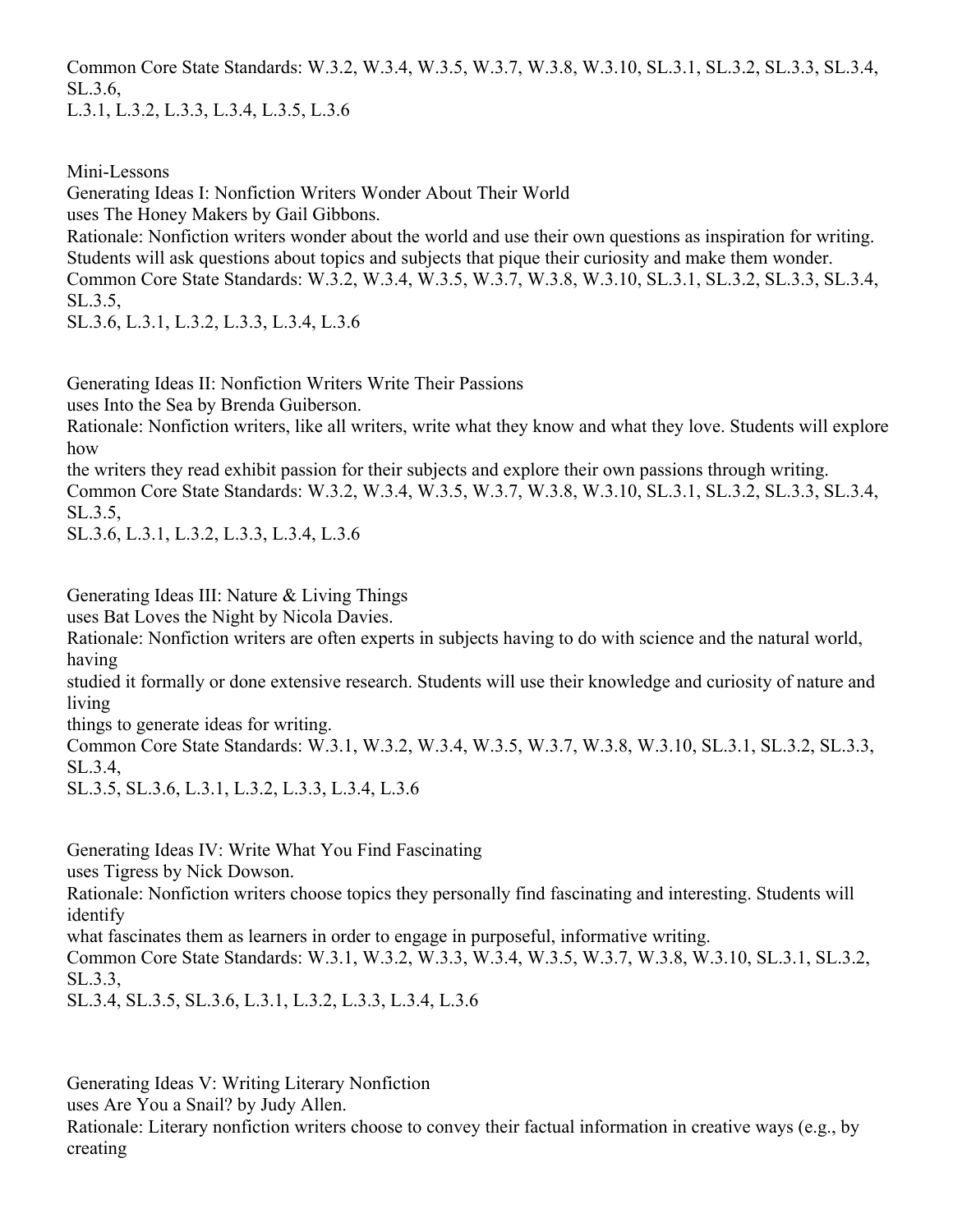characters and telling stories). Students will recognize the narrative techniques in the literary nonfiction they read

and attempt to construct their own literary nonfiction piece.

Common Core State Standards: W.3.2, W.3.3, W.3.4, W.3.5, W.3.7, W.3.8, W.3.10, SL.3.1, SL.3.2, SL.3.3, SL.3.4,

SL.3.5, SL.3.6, L.3.1, L.3.2, L.3.3, L.3.4, L.3.6

Selecting: Choosing an Idea to Publish

uses students' Writers' Notebooks.

Rationale: Emulating the decision-making process of the writers they read, students will choose a topic from among those collected in their Writers' Notebooks to develop into a published piece.

Common Core State Standards: W.3.2, W.3.4, W.3.5, W.3.6, W.3.7, W.3.8, W.3.10, SL.3.1, SL.3.2, SL.3.3, SL.3.4,

SL.3.6, L.3.1, L.3.2, L.3.3, L.3.6

Collecting I: A Plan for Research

uses Into the Sea by Brenda Guiberson.

Rationale: Nonfiction writers rely on research to develop their topics. Students will examine the research done by a

favorite author and begin to conduct their own research to build knowledge about their topics.

Common Core State Standards: W.3.2, W.3.4, W.3.5, W.3.6, W.3.7, W.3.8, W.3.10, SL.3.1, SL.3.2, SL.3.3, SL.3.4,

SL.3.6, L.3.1, L.3.2, L.3.3, L.3.4, L.3.6

Collecting II: Nonfiction Writers Ask Questions

uses How Big Were the Dinosaurs? by Bernard Most.

Rationale: Nonfiction writers ask questions and collect answers about their topics. Students will investigate how

authors use questions to collect information and then formulate questions of their own.

Common Core State Standards: W.3.2, W.3.4, W.3.5, W.3.6, W.3.7, W.3.8, W.3.10, SL.3.1, SL.3.2, SL.3.3, SL.3.4,

SL.3.6, L.3.1, L.3.2, L.3.3, L.3.6

Collecting III: Organizing Information Under Content Headings

uses Dinosaur by Sarah Walker and Samantha Gray.

Rationale: Nonfiction writers use content headings to organize and present information. Students will recognize the

utility of headings in the nonfiction they read and explore how to use headings as they organize and collect their

ideas.

Common Core State Standards: W.3.2, W.3.4, W.3.5, W.3.7, W.3.8, W.3.10, SL.3.1, SL.3.2, SL.3.3, SL.3.4, SL.3.6,

L.3.1, L.3.2, L.3.3, L.3.4, L.3.6

Collecting IV: Nonfiction Writers Use Illustrations and Diagrams

uses The Honey Makers by Gail Gibbons.

Rationale: Nonfiction writers rely on illustrations and diagrams to support their texts and convey their ideas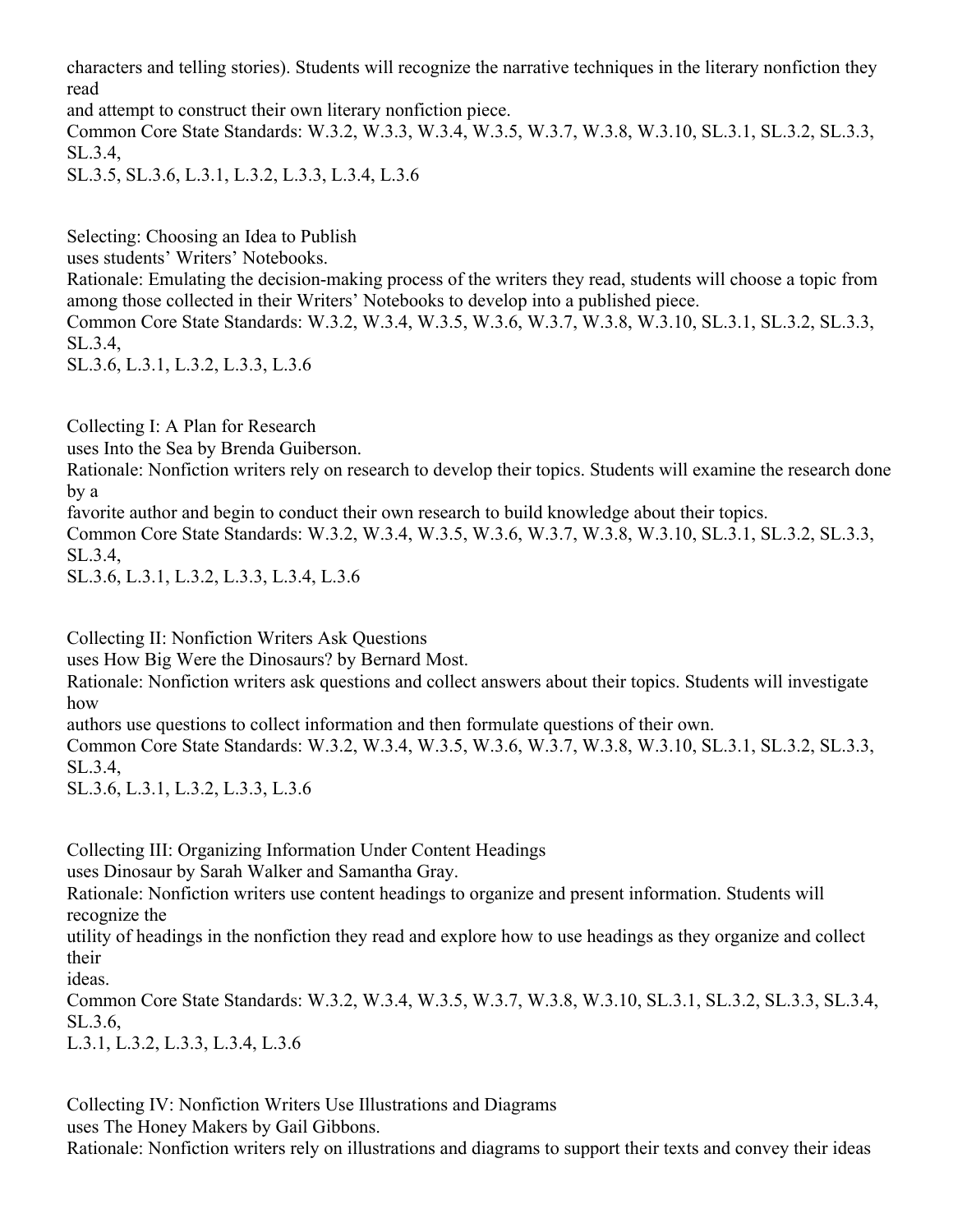clearly.

Students will examine how one writer does this and begin to sketch various images or graphics that contain additional information about their topics.

Common Core State Standards: W.3.2, W.3.4, W.3.5, W.3.6, W.3.7, W.3.8, W.3.10, SL.3.1, SL.3.2, SL.3.3, SL.3.4,

SL.3.5, SL.3.6, L.3.1, L.3.2, L.3.3, L.3.4, L.3.6

Collecting V: Finding a Purpose

uses How Big Were the Dinosaurs? by Bernard Most and Dinosaur by Sarah Walker and Samantha Gray. Rationale: Writers plan and envision their pieces with their purposes in mind. Students will examine how an author's purpose guides the structure, language, and tone of his or her writing by comparing two very different styles of nonfiction books written on the same subject.

Common Core State Standards: W.3.1, W.3.2, W.3.4, W.3.5, W.3.7, W.3.8, W.3.10, SL.3.1, SL.3.2, SL.3.3, SL.3.4,

SL.3.6, L.3.1, L.3.2, L.3.3, L.3.4, L.3.6

Drafting I: Choosing a Text Structure

uses How Big Were the Dinosaurs? by Bernard Most, Red-Eyed Tree Frog by Joy Cowley, and students' drafts.

Rationale: Writers often structure their works as lists or narratives, depending on what works best for their topics.

Students will explore organizational choices made by the writers of the literature they read and make similar choices

in organizing and outlining their own writings.

Common Core State Standards: W.3.2, W.3.3, W.3.4, W.3.5, W.3.7, W.3.8, W.3.10, SL.3.1, SL.3.2, SL.3.3, SL.3.4,

SL.3.5, SL.3.6, L.3.1, L.3.2, L.3.3, L.3.4, L.3.5, L.3.6

Drafting II: Organizing Our Information

uses students' Writers' Notebooks and drafts.

Rationale: Writers look at previous writing they've done to decide what to incorporate into their finished product.

Students will reread their notebook entries and information they collected on their topics as they continue to work

on and organize their drafts.

Common Core State Standards: W.3.2, W.3.4, W.3.5, W.3.6, W.3.7, W.3.8, W.3.10, SL.3.1, SL.3.2, SL.3.3, SL.3.4,

SL.3.5, SL.3.6, L.3.1, L.3.2, L.3.3, L.3.6

Drafting III: Using Linking Words to Connect Ideas

uses Bats! Strange and Wonderful by Laurence Pringle and students' drafts.

Rationale: When finalizing a draft, all writers read their pieces over to ensure sense and clarity. Students will reread

their pieces, checking to ensure that their information and ideas are presented clearly. They will add linking words

or phrases to help readers move easily from one idea to the next.

Common Core State Standards: W.3.2, W.3.4, W.3.5, W.3.7, W.3.8, W.3.10, SL.3.1, SL.3.2, SL.3.3, SL.3.4, SL.3.6,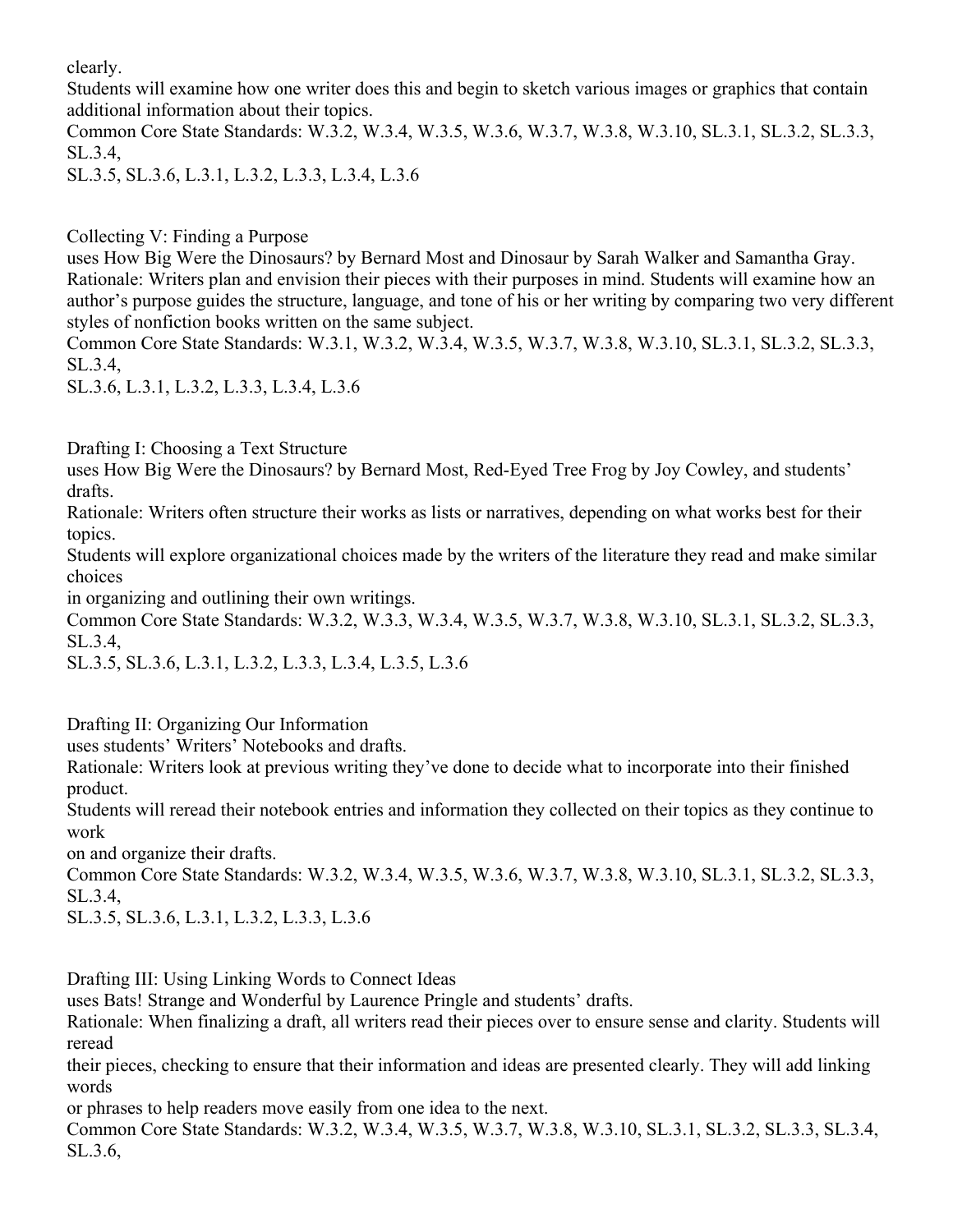Revising I: A Close Look at Introductions

uses Are You a Snail? by Judy Allen, Tigress by Nick Dowson, Bat Loves the Night by Nicola Davies, Red-Eyed Tree

Frog by Joy Cowley, and students' drafts.

Rationale: Nonfiction writers aim to introduce their topics in clear and engaging ways. Students will analyze the

introductions of the mentor texts so they can revise their own pieces using these effective techniques. Common Core State Standards: W.3.2, W.3.4, W.3.5, W.3.7, W.3.8, W.3.10, SL.3.1, SL.3.2, SL.3.3, SL.3.4, SL.3.6,

L.3.1, L.3.2, L.3.3, L.3.4, L.3.6

Revising II: Revising for Strong Voice

uses The Beetle Alphabet Book by Jerry Pallotta and students' drafts.

Rationale: Writers of nonfiction use different "voices" to narrate their works. Students will examine how the writers

they read create voice and will explore how they too can present factual information in their own voices.

Common Core State Standards: W.3.2, W.3.4, W.3.5, W.3.7, W.3.8, W.3.10, SL.3.1, SL.3.2, SL.3.3, SL.3.4, SL.3.6,

L.3.1, L.3.2, L.3.3, L.3.4, L.3.5, L.3.6

Revising III: Revising for Word Choice

uses Tigress by Nick Dowson and students' drafts.

Rationale: Good writers choose words that are active and descriptive and delete words that are not critical to the

piece. Students will incorporate strong verbs and descriptive words as a revision strategy.

Common Core State Standards: W.3.2, W.3.4, W.3.5, W.3.7, W.3.8, W.3.10, SL.3.1, SL.3.2, SL.3.3, SL.3.4, SL.3.6,

L.3.1, L.3.2, L.3.3, L.3.4, L.3.5, L.3.6

Revising IV: Content-Specific Vocabulary

uses The Honey Makers by Gail Gibbons and students' drafts.

Rationale: Nonfiction writers often incorporate unique terms and content-specific vocabulary. Students will revise

their piece to include precise, content-specific words and definitions.

Common Core State Standards: W.3.2, W.3.4, W.3.5, W.3.7, W.3.8, W.3.10, SL.3.1, SL.3.2, SL.3.3, SL.3.4, SL.3.6,

L.3.1, L.3.2, L.3.3, L.3.4, L.3.5, L.3.6

Editing I: Inspect Your Spelling

uses students' drafts.

Rationale: Writers edit to ensure the clarity and accuracy of their wording. Students will inspect the spelling in their

drafts and use alternate spelling patterns, generalizations, and syllabication strategies to ensure accuracy. Common Core State Standards: W.3.2, W.3.4, W.3.5, W.3.7, W.3.8, W.3.10, SL.3.1, SL.3.2, SL.3.3, SL.3.4,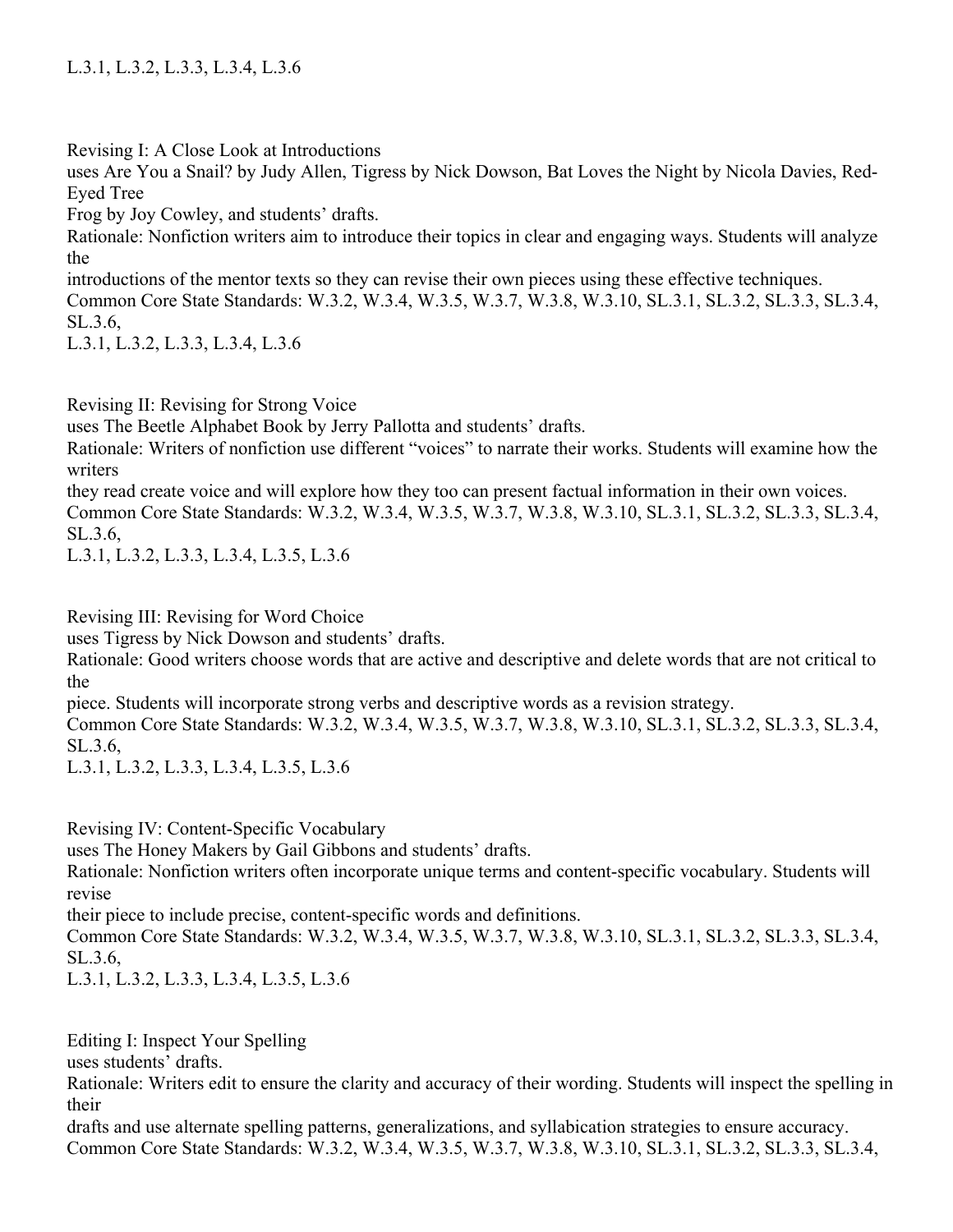SL.3.6, L.3.1, L.3.2, L.3.3, L.3.6

Editing II: Using an Editing Checklist uses students' drafts. Rationale: Writers edit all aspects of their work, rereading portions at various times to ensure accurate grammar and mechanics. Students will work with partners to inspect their writing for accuracy and clarity. Common Core State Standards: W.3.2, W.3.4, W.3.5, W.3.7, W.3.8, W.3.10, SL.3.1, SL.3.2, SL.3.3, SL.3.4, SL.3.6, L.3.1, L.3.2, L.3.3, L.3.6

Publishing: Adding "About the Author" Information

uses selections from the unit with "About the Author" notes and students' final pieces.

Rationale: Writers include biographical details about themselves in their writing to personally connect with readers.

Students will add biographical notes to their writing to further identify themselves as nonfiction authors. Common Core State Standards: W.3.2, W.3.4, W.3.5, W.3.6, W.3.7, W.3.8, W.3.10, SL.3.1, SL.3.2, SL.3.3, SL.3.4,

SL.3.5, SL.3.6, L.3.1, L.3.2, L.3.3, L.3.4, L.3.6

## **Integration of Career Readiness, Life Literacies and Key Skills**

Students will explore different career choices through the nonfiction mentor texts.

| TECH.9.4.5.CT.4  | Apply critical thinking and problem-solving strategies to different types of problems such<br>as personal, academic, community and global (e.g., 6.1.5. Civics CM.3).          |
|------------------|--------------------------------------------------------------------------------------------------------------------------------------------------------------------------------|
| TECH.9.4.5.GCA.1 | Analyze how culture shapes individual and community perspectives and points of view<br>(e.g., 1.1.5.C2a, RL.5.9, 6.1.5. HistoryCC.8).                                          |
| WRK.9.2.5.CAP.1  | Evaluate personal likes and dislikes and identify careers that might be suited to personal<br>likes.                                                                           |
| TECH.9.4.5.Cl.3  | Participate in a brainstorming session with individuals with diverse perspectives to expand<br>one's thinking about a topic of curiosity (e.g., 8.2.5.ED.2, 1.5.5.CR1a).       |
| TECH.9.4.5.IML.6 | Use appropriate sources of information from diverse sources, contexts, disciplines, and<br>cultures to answer questions (e.g., RI.5.7, 6.1.5. History CC.7, 7.1. NM. IPRET.5). |
| WRK.9.2.5.CAP.2  | Identify how you might like to earn an income.                                                                                                                                 |
| WRK.9.2.5.CAP.3  | Identify qualifications needed to pursue traditional and non-traditional careers and<br>occupations.                                                                           |
| TECH.9.4.5.IML.7 | Evaluate the degree to which information meets a need including social emotional<br>learning, academic, and social (e.g., 2.2.5. PF.5).                                        |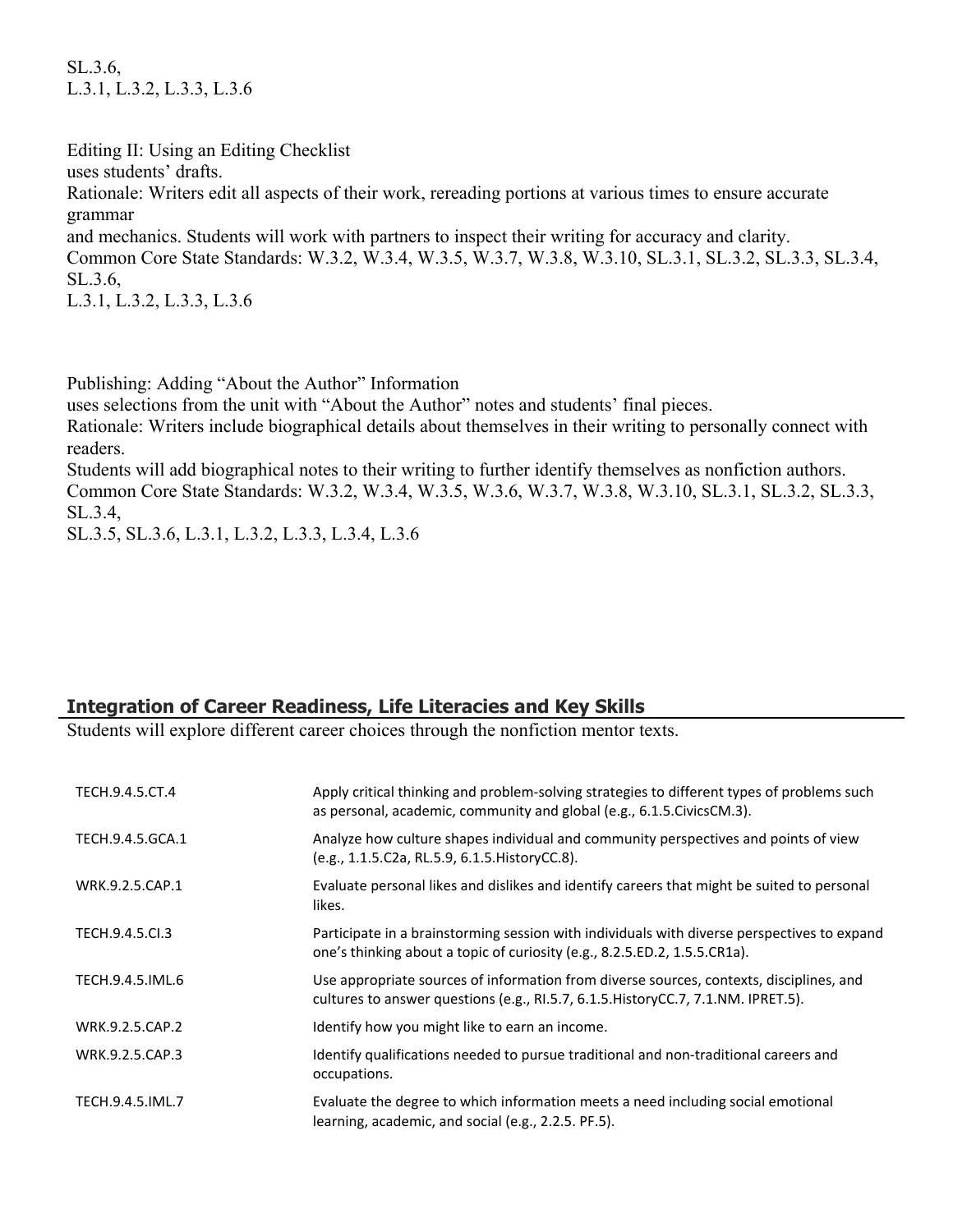Students will interact with the SmartBoards, Chromebooks, and Document Camera.

Computing devices may be connected to other devices to form a system as a way to extend their capabilities.

Societal needs and wants determine which new tools are developed to address real-world problems.

The technology developed for the human designed world can have unintended consequences for the environment. Technology must be continually developed and made more efficient to reduce the need for non-renewable resources.

## **Interdisciplinary Connections**

Mentor texts and personal choices for research provide interdisciplinary connects to math, science, social studies, technology and the arts.

## **Differentiation**

- Understand that gifted students, just like all students, come to school to learn and be challenged.
- Pre-assess your students. Find out their areas of strength as well as those areas you may need to address before students move on.
- Consider grouping gifted students together for at least part of the school day.
- Plan for differentiation. Consider pre-assessments, extension activities, and compacting the curriculum.
- Use phrases like "You've shown you don't need more practice" or "You need more practice" instead of words like "qualify" or "eligible" when referring to extension work.
- Encourage high-ability students to take on challenges. Because they're often used to getting good grades, gifted students may be risk averse.
- **Definitions of Differentiation Components**:
	- o Content the specific information that is to be taught in the lesson/unit/course of instruction.
	- o Process how the student will acquire the content information.
	- o Product how the student will demonstrate understanding of the content.
	- o Learning Environment the environment where learning is taking place including physical location and/or student grouping

#### **Differentiation occurring in this unit:**

Differentiated through topic selection, paragraph construction, additional challenges as needed, support as needed.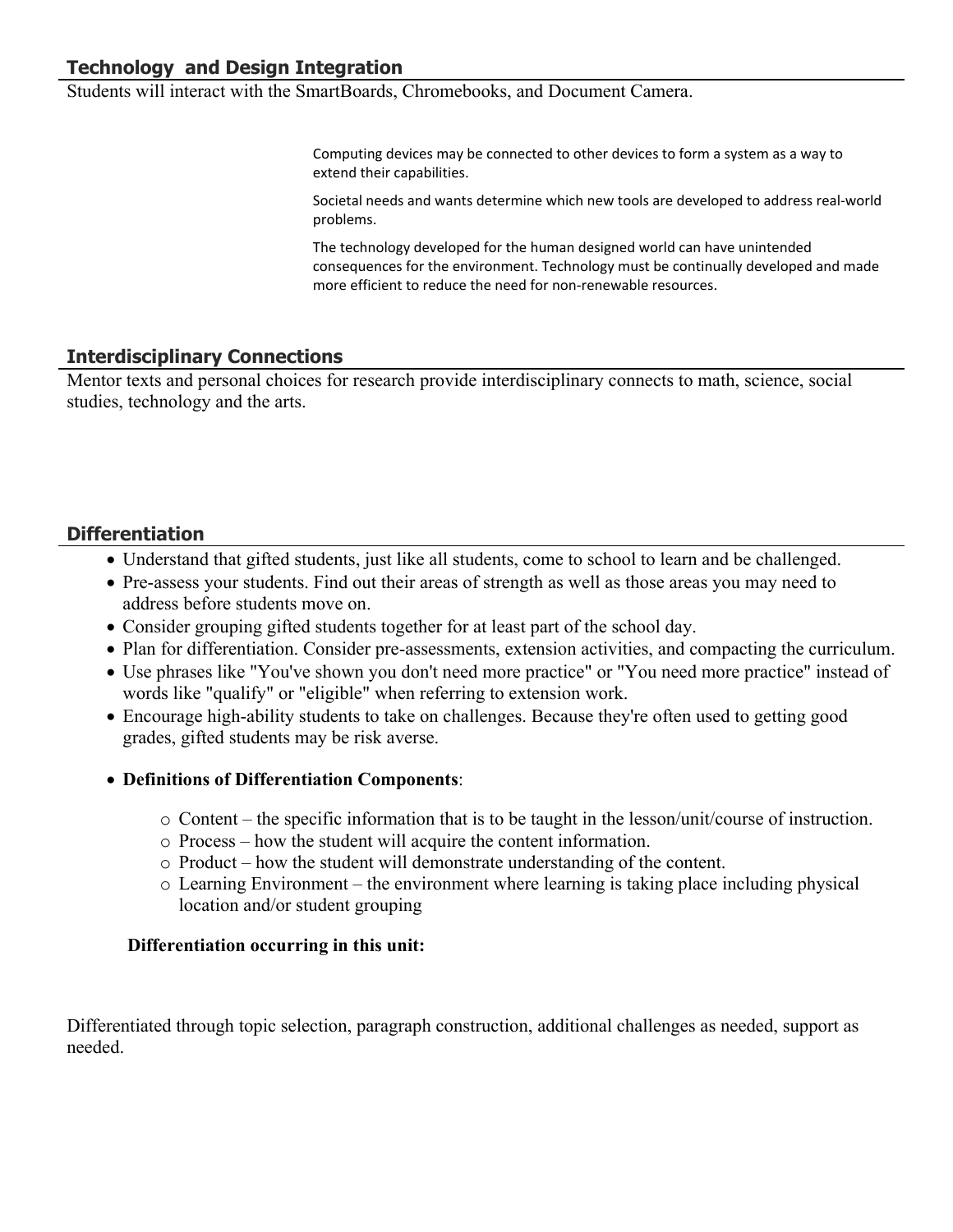## **Modifications & Accommodations**

Refer to QSAC EXCEL SMALL SPED ACCOMMOCATIONS spreadsheet in this discipline.

### **Modifications and Accommodations used in this unit:**

Modifications and accommodations in accordance with individual IEP's.

## **Benchmark Assessments**

**Benchmark Assessments** are given periodically (e.g., at the end of every quarter or as frequently as once per month) throughout a school year to establish baseline achievement data and measure progress toward a standard or set of academic standards and goals.

#### **Schoolwide Benchmark assessments:**

Aimsweb benchmarks 3X a year

Linkit Benchmarks 3X a year

DRA

#### **Additional Benchmarks used in this unit:**

Completed year nonfiction writing piece

Completed end of year nondiction writing piece

## **Formative Assessments**

Assessment allows both instructor and student to monitor progress towards achieving learning objectives, and can be approached in a variety of ways. **Formative assessment** refers to tools that identify misconceptions, struggles, and learning gaps along the way and assess how to close those gaps. It includes effective tools for helping to shape learning, and can even bolster students' abilities to take ownership of their learning when they understand that the goal is to improve learning, not apply final marks (Trumbull and Lash, 2013). It can include students assessing themselves, peers, or even the instructor, through writing, quizzes, conversation, and more. In short, formative assessment occurs throughout a class or course, and seeks to improve student achievement of learning objectives through approaches that can support specific student needs (Theal and Franklin, 2010, p. 151).

#### **Formative Assessments used in this unit:**

Pre-writing activities embedded in the lessons.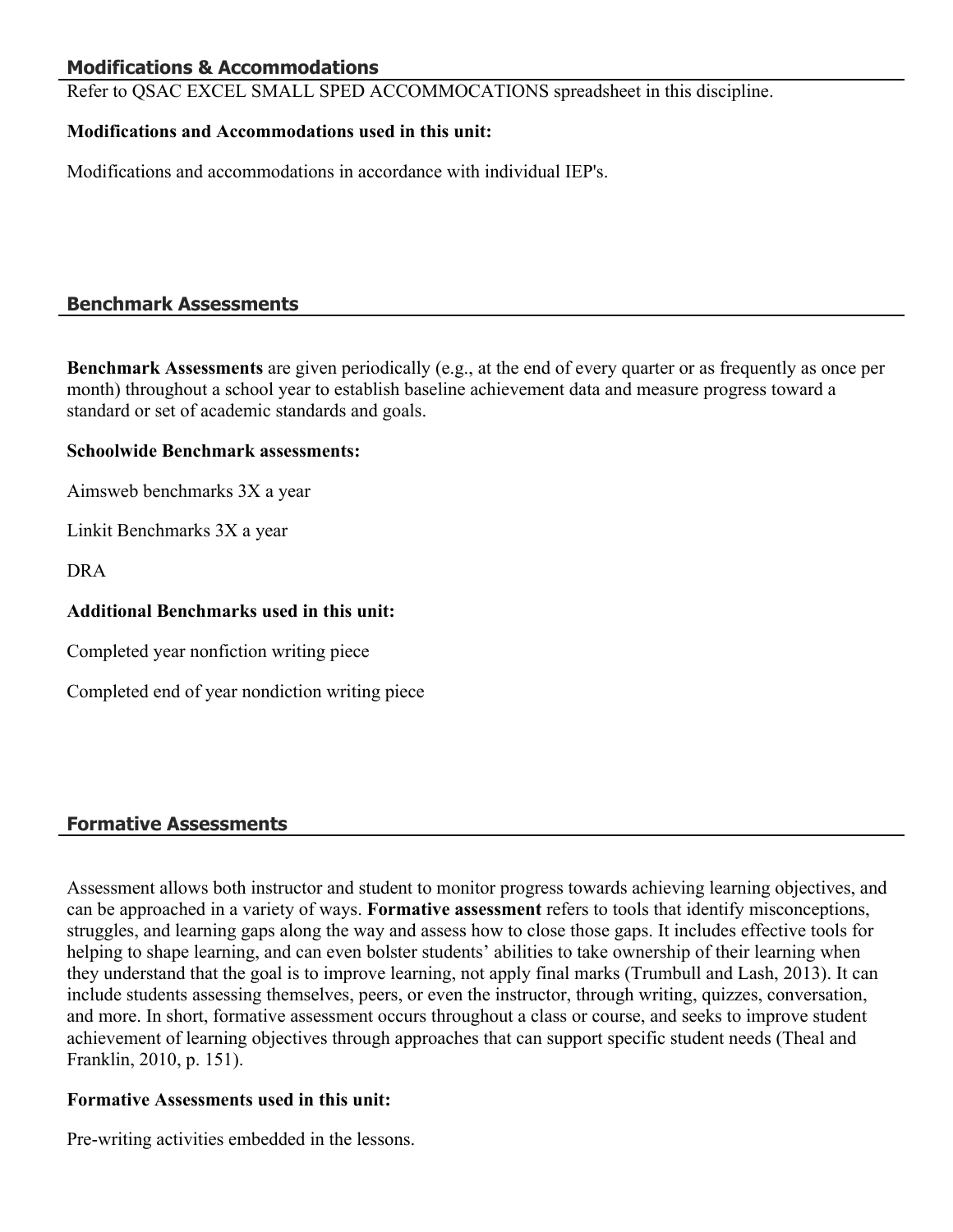Rough draft construction.

successful writing process progression

teacher conferencing

anecdotal notes

#### **Summative Assessments**

**Summative assessments** evaluate student learning, knowledge, proficiency, or success at the conclusion of an instructional period, like a unit, course, or program. Summative assessments are almost always formally graded and often heavily weighted (though they do not need to be). Summative assessment can be used to great effect in conjunction and alignment with formative assessment, and instructors can consider a variety of ways to combine these approaches.

#### **Summative assessments for this unit:**

Student Self-Reflection uses a self-reflection questionnaire. Rationale: All writers engage in self-reflection to learn and grow as writers. Students will reflect on and selfassess their learning by completing a self-assessment questionnaire.

Assessments in unit

teacher made assessments

## **Instructional Materials**

Schoolwide, Inc. Unit "Writing Nonfiction gr. 3"

and materials provided by the unit

#### **Mentor Texts**

**Are You a Snail? by Judy Allen Bat Loves the Night by Nicola Davies Bats! Strange and Wonderful by Laurence Pringle The Beetle Alphabet Book**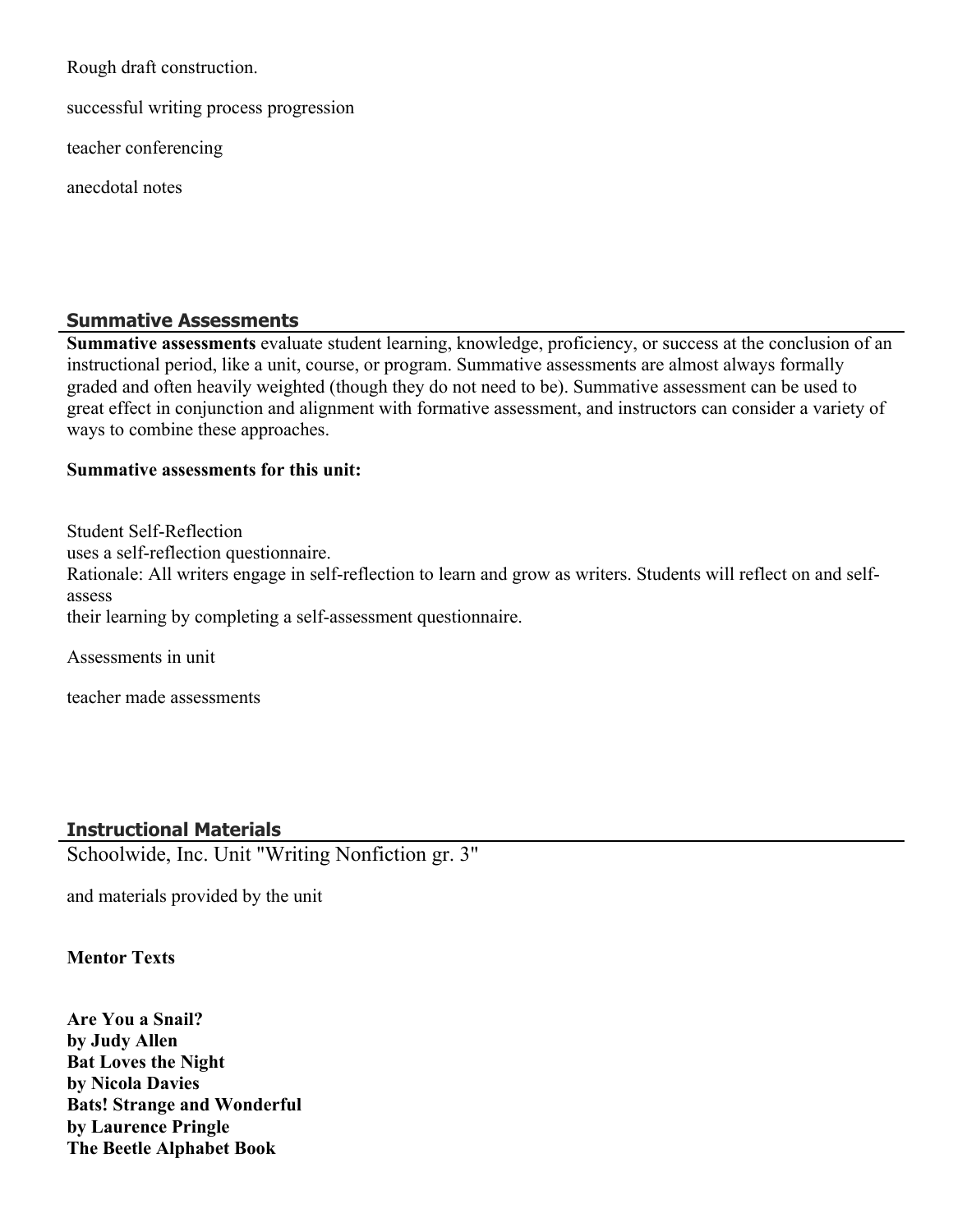**by Jerry Pallotta Dinosaur by Sarah Walker and Samantha Gray The Honey Makers by Gail Gibbons How Big Were the Dinosaurs? by Bernard Most Into the Sea by Brenda Z. Guiberson Red-Eyed Tree Frog by Joy Cowley Tigress by Nick Dowson**

# **Standards**

| CCSS.ELA-Literacy.W.3.1   | Write opinion pieces on topics or texts, supporting a point of view with reasons.                                                                       |
|---------------------------|---------------------------------------------------------------------------------------------------------------------------------------------------------|
| CCSS.ELA-Literacy.W.3.1.a | Introduce the topic or text they are writing about, state an opinion, and create an<br>organizational structure that lists reasons.                     |
| CCSS.ELA-Literacy.W.3.1.b | Provide reasons that support the opinion.                                                                                                               |
| CCSS.ELA-Literacy.W.3.1.c | Use linking words and phrases (e.g., because, therefore, since, for example) to connect<br>opinion and reasons.                                         |
| CCSS.ELA-Literacy.W.3.1.d | Provide a concluding statement or section.                                                                                                              |
| CCSS.ELA-Literacy.W.3.2   | Write informative/explanatory texts to examine a topic and convey ideas and information<br>clearly.                                                     |
| CCSS.ELA-Literacy.W.3.2.a | Introduce a topic and group related information together; include illustrations when<br>useful to aiding comprehension.                                 |
| CCSS.ELA-Literacy.W.3.2.b | Develop the topic with facts, definitions, and details.                                                                                                 |
| CCSS.ELA-Literacy.W.3.2.c | Use linking words and phrases (e.g., also, another, and, more, but) to connect ideas within<br>categories of information.                               |
| CCSS.ELA-Literacy.W.3.2.d | Provide a concluding statement or section.                                                                                                              |
| CCSS.ELA-Literacy.W.3.3   | Write narratives to develop real or imagined experiences or events using effective<br>technique, descriptive details, and clear event sequences.        |
| CCSS.ELA-Literacy.W.3.3.a | Establish a situation and introduce a narrator and/or characters; organize an event<br>sequence that unfolds naturally.                                 |
| CCSS.ELA-Literacy.W.3.3.b | Use dialogue and descriptions of actions, thoughts, and feelings to develop experiences<br>and events or show the response of characters to situations. |
| CCSS.ELA-Literacy.W.3.3.c | Use temporal words and phrases to signal event order.                                                                                                   |
| CCSS.ELA-Literacy.W.3.3.d | Provide a sense of closure.                                                                                                                             |
| CCSS.ELA-Literacy.W.3.4   | With guidance and support from adults, produce writing in which the development and<br>organization are appropriate to task and purpose.                |
| CCSS.ELA-Literacy.W.3.5   | With guidance and support from peers and adults, develop and strengthen writing as                                                                      |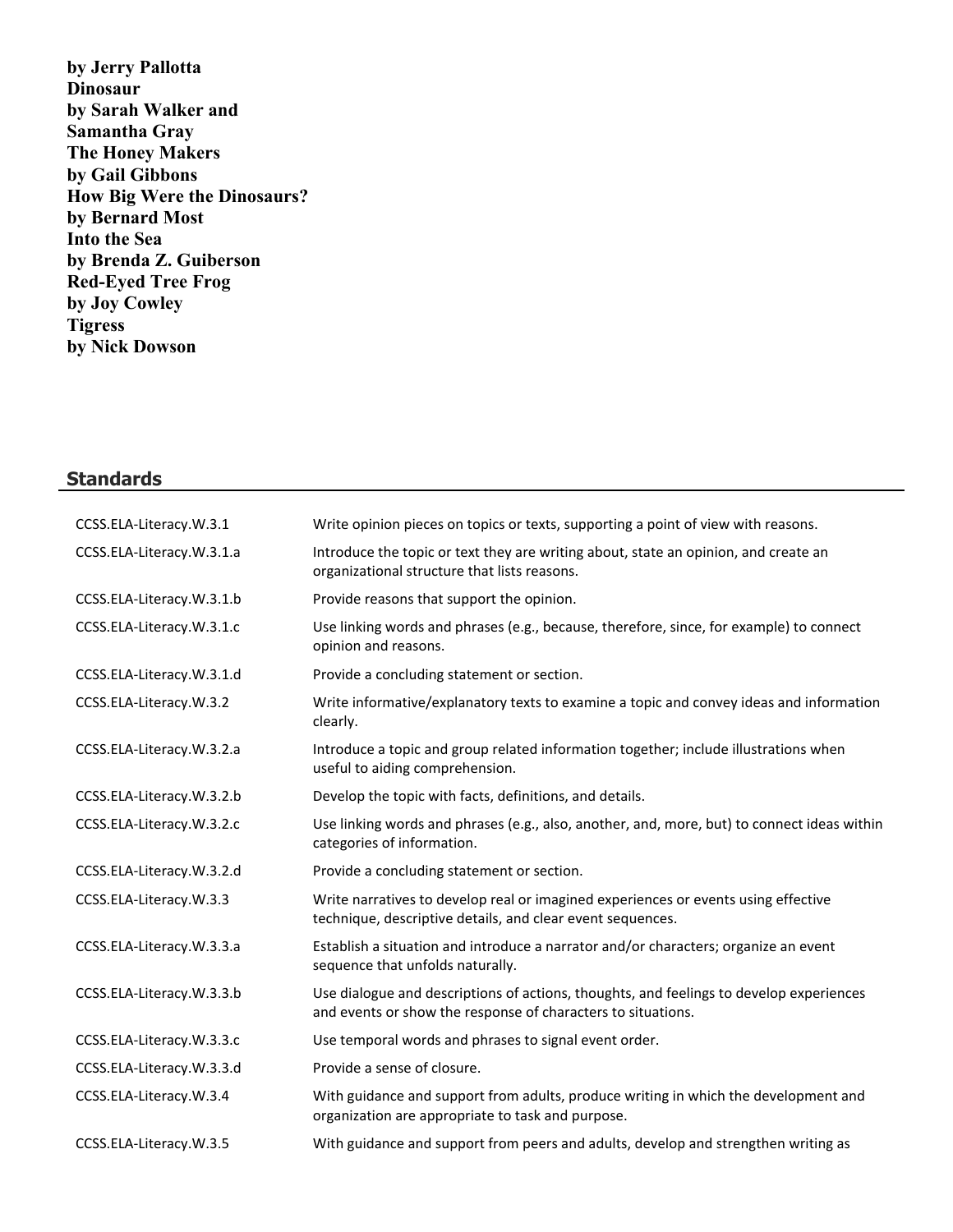|                            | needed by planning, revising, and editing.                                                                                                                                                                                  |
|----------------------------|-----------------------------------------------------------------------------------------------------------------------------------------------------------------------------------------------------------------------------|
| CCSS.ELA-Literacy.W.3.6    | With guidance and support from adults, use technology to produce and publish writing<br>(using keyboarding skills) as well as to interact and collaborate with others.                                                      |
| CCSS.ELA-Literacy.W.3.7    | Conduct short research projects that build knowledge about a topic.                                                                                                                                                         |
| CCSS.ELA-Literacy.W.3.8    | Recall information from experiences or gather information from print and digital sources;<br>take brief notes on sources and sort evidence into provided categories.                                                        |
| CCSS.ELA-Literacy.W.3.10   | Write routinely over extended time frames (time for research, reflection, and revision) and<br>shorter time frames (a single sitting or a day or two) for a range of discipline-specific tasks,<br>purposes, and audiences. |
| CCSS.ELA-Literacy.SL.3.1   | Engage effectively in a range of collaborative discussions (one-on-one, in groups, and<br>teacher-led) with diverse partners on grade 3 topics and texts, building on others' ideas<br>and expressing their own clearly.    |
| CCSS.ELA-Literacy.SL.3.1.a | Come to discussions prepared, having read or studied required material; explicitly draw on<br>that preparation and other information known about the topic to explore ideas under<br>discussion.                            |
| CCSS.ELA-Literacy.SL.3.1.b | Follow agreed-upon rules for discussions (e.g., gaining the floor in respectful ways,<br>listening to others with care, speaking one at a time about the topics and texts under<br>discussion).                             |
| CCSS.ELA-Literacy.SL.3.1.c | Ask questions to check understanding of information presented, stay on topic, and link<br>their comments to the remarks of others.                                                                                          |
| CCSS.ELA-Literacy.SL.3.1.d | Explain their own ideas and understanding in light of the discussion.                                                                                                                                                       |
| CCSS.ELA-Literacy.SL.3.2   | Determine the main ideas and supporting details of a text read aloud or information<br>presented in diverse media and formats, including visually, quantitatively, and orally.                                              |
| CCSS.ELA-Literacy.SL.3.3   | Ask and answer questions about information from a speaker, offering appropriate<br>elaboration and detail.                                                                                                                  |
| CCSS.ELA-Literacy.SL.3.4   | Report on a topic or text, tell a story, or recount an experience with appropriate facts and<br>relevant, descriptive details, speaking clearly at an understandable pace.                                                  |
| CCSS.ELA-Literacy.SL.3.5   | Create engaging audio recordings of stories or poems that demonstrate fluid reading at an<br>understandable pace; add visual displays when appropriate to emphasize or enhance<br>certain facts or details.                 |
| CCSS.ELA-Literacy.SL.3.6   | Speak in complete sentences when appropriate to task and situation in order to provide<br>requested detail or clarification.                                                                                                |
| CCSS.ELA-Literacy.L.3.1    | Demonstrate command of the conventions of standard English grammar and usage when<br>writing or speaking.                                                                                                                   |
| CCSS.ELA-Literacy.L.3.1.a  | Explain the function of nouns, pronouns, verbs, adjectives, and adverbs in general and<br>their functions in particular sentences.                                                                                          |
| CCSS.ELA-Literacy.L.3.1.b  | Form and use regular and irregular plural nouns.                                                                                                                                                                            |
| CCSS.ELA-Literacy.L.3.1.c  | Use abstract nouns (e.g., childhood).                                                                                                                                                                                       |
| CCSS.ELA-Literacy.L.3.1.d  | Form and use regular and irregular verbs.                                                                                                                                                                                   |
| CCSS.ELA-Literacy.L.3.1.e  | Form and use the simple (e.g., I walked; I walk; I will walk) verb tenses.                                                                                                                                                  |
| CCSS.ELA-Literacy.L.3.1.f  | Ensure subject-verb and pronoun-antecedent agreement.                                                                                                                                                                       |
| CCSS.ELA-Literacy.L.3.1.g  | Form and use comparative and superlative adjectives and adverbs, and choose between<br>them depending on what is to be modified.                                                                                            |
| CCSS.ELA-Literacy.L.3.1.h  | Use coordinating and subordinating conjunctions.                                                                                                                                                                            |
| CCSS.ELA-Literacy.L.3.1.i  | Produce simple, compound, and complex sentences.                                                                                                                                                                            |
| CCSS.ELA-Literacy.L.3.2    | Demonstrate command of the conventions of standard English capitalization, punctuation,                                                                                                                                     |